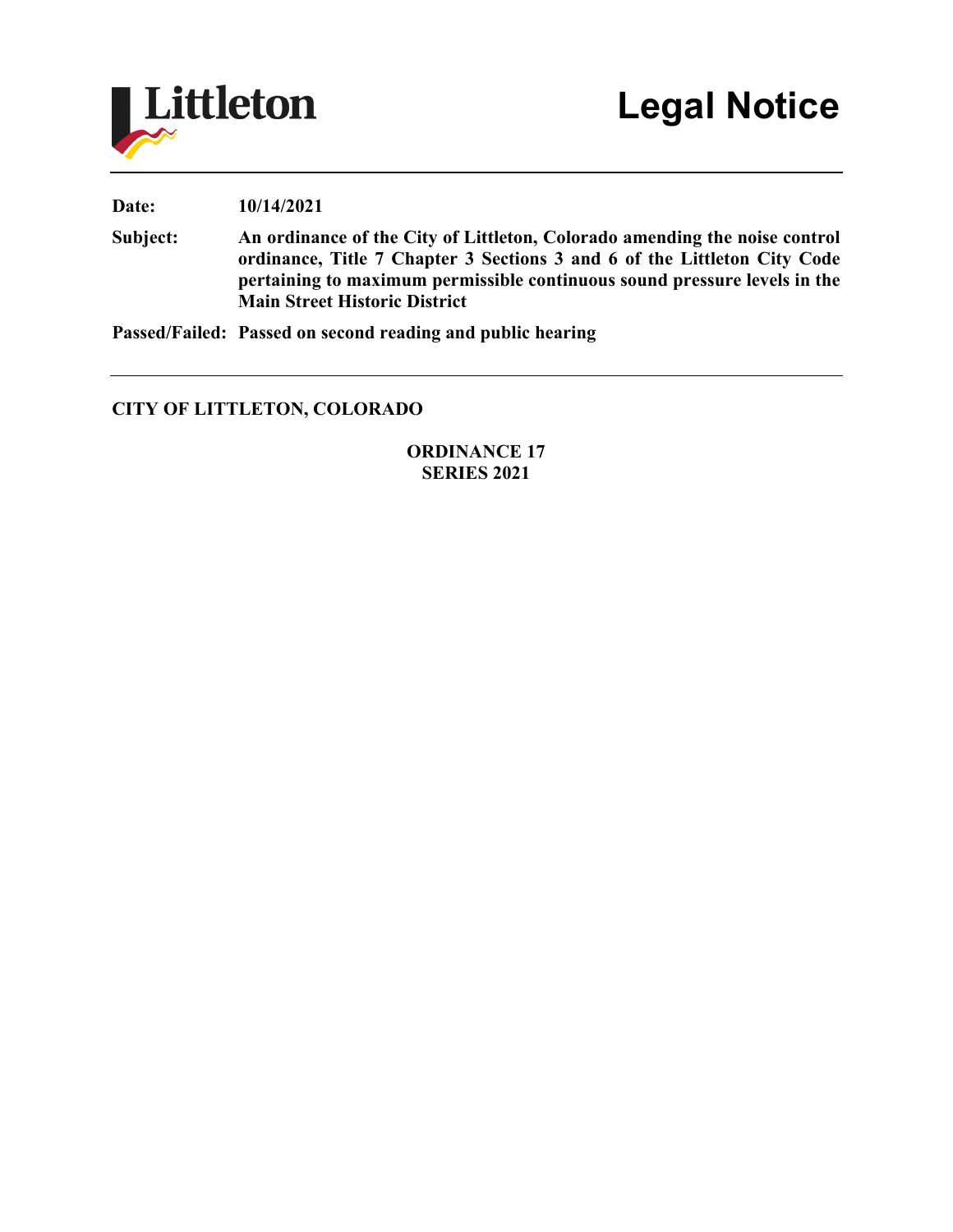| $\mathbf{1}$                     | <b>CITY OF LITTLETON, COLORADO</b>                                                                                                                                                 |
|----------------------------------|------------------------------------------------------------------------------------------------------------------------------------------------------------------------------------|
| $\overline{c}$<br>$\overline{3}$ | <b>ORDINANCE NO. 17</b>                                                                                                                                                            |
| $\overline{4}$<br>5              | <b>Series, 2021</b>                                                                                                                                                                |
| 6<br>$\boldsymbol{7}$            | <b>ORDINANCE</b><br>OF THE<br>AN<br>CITY OF LITTLETON,                                                                                                                             |
| $8\,$<br>9                       | <b>AMENDING</b><br><b>COLORADO.</b><br><b>THE</b><br><b>NOISE</b><br><b>CONTROL</b><br>ORDINANCE, TITLE 7 CHAPTER 3 SECTIONS 3 AND 6 OF                                            |
| 10                               | THE LITTLETON<br><b>CODE</b><br><b>CITY</b><br><b>PERTAINING</b><br><b>TO</b>                                                                                                      |
| 11                               | <b>PERMISSIBLE</b><br><b>MAXIMUM</b><br><b>CONTINUOUS</b><br><b>SOUND</b>                                                                                                          |
| 12                               | PRESSURE LEVELS IN THE MAIN STREET HISTORIC                                                                                                                                        |
| 13                               | <b>DISTRICT</b>                                                                                                                                                                    |
| 14                               |                                                                                                                                                                                    |
| 15                               | <b>WHEREAS</b> , the Littleton City Code currently establishes limits to noise in its                                                                                              |
| 16                               | various zoning districts; and                                                                                                                                                      |
| 17<br>18                         | <b>WHEREAS</b> , the Littleton City Code does not adequately address the Main Street                                                                                               |
| 19                               | Historic District where certain normal activities such as outdoor dining may exceed the current                                                                                    |
| 20                               | limits at certain times of the evening; and                                                                                                                                        |
| 21                               |                                                                                                                                                                                    |
| 22                               | <b>WHEREAS</b> , the city council finds that the proposed amendments to the Littleton                                                                                              |
| 23                               | City Code are in the best interest of the City and will provide clarity and promote the public health,                                                                             |
| 24                               | safety and welfare of its inhabitants and businesses.                                                                                                                              |
| 25                               |                                                                                                                                                                                    |
| 26                               | NOW, THEREFORE, BE IT ORDAINED BY THE CITY COUNCIL OF                                                                                                                              |
| 27                               | THE CITY OF LITTLETON, COLORADO, THAT:                                                                                                                                             |
| 28<br>29                         | <b>Section 1:</b> Section 7-3-3 of the Littleton City Code is hereby amended as follows:                                                                                           |
| 30                               |                                                                                                                                                                                    |
| 31                               | 7-3-3: DEFINITIONS AND STANDARDS:                                                                                                                                                  |
| 32                               | For the purpose of this chapter, certain words and phrases used herein are defined as follows:                                                                                     |
| 33                               | "A" WEIGHTED SOUND PRESSURE LEVEL: The sound pressure level as measured with a                                                                                                     |
| 34                               | sound level meter using the "A" weighting network. The standard unit notation is dB(A).                                                                                            |
| 35                               | ALL TECHNICAL TERMINOLOGY: Unless the context otherwise requires, shall be defined in                                                                                              |
| 36                               | accordance with American National Standards Institute (ANSI) publication S1.1-1960, revised                                                                                        |
| 37<br>38                         | 1971, or successor publications of ANSI, or its successor bodies.                                                                                                                  |
| 39                               | AMBIENT NOISE LEVEL: The sound pressure level of the all-encompassing noise associated<br>with a given environment, being usually a composite of sounds from many sources. The "A" |
| 40                               | weighted sound pressure level exceeded ninety percent (90%) of the time based on a one hour                                                                                        |
| 41                               | period.                                                                                                                                                                            |
| 42                               | BUSINESS DISTRICT(S): Shall mean any district zoned as defined in title 10 of this code.                                                                                           |
| 43                               | CONSTRUCTION ACTIVITIES: Any and all activity incidental to the erection, demolition,                                                                                              |
| 44                               | assembling, altering, installing or equipping of buildings, structures, roads or appurtenances                                                                                     |
| 45                               | thereof, including land clearing, grading, excavating and filling.                                                                                                                 |
|                                  |                                                                                                                                                                                    |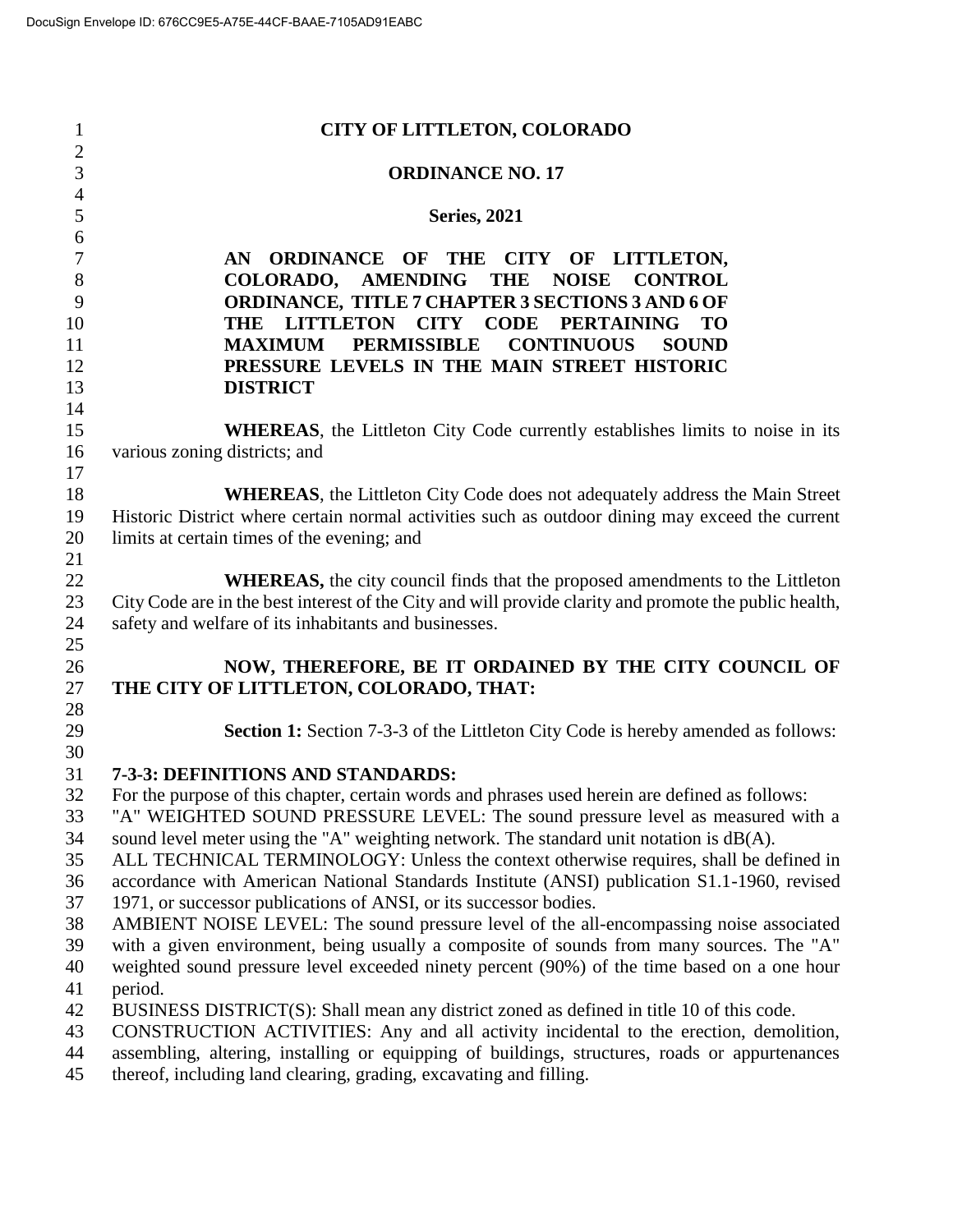- CONTINUOUS NOISE: A steady, fluctuating or impact noise which exists, essentially without interruption for a period of one hour or more.
- CYCLICALLY VARYING NOISE: Steady, fluctuating or impulsive noise which may or may not
- contain a pure tone, which varies in sound pressure level such that the same level is obtained
- repetitively at reasonably uniform intervals of time.
- DEVICE: Any mechanism which is intended to or which actually produces audible sound when operated or handled.
- DISTURBANCE: Any sound which annoys, disturbs or perturbs reasonable persons with normal
- sensitiveness; or which injures or endangers the comfort, repose, health, hearing, peace or safety of other persons.
- DYNAMIC BRAKING DEVICE: A device used, primarily on trucks, to convert the motor from
- an internal combustion engine to an air compressor for the purpose of vehicle braking.
- EMERGENCY WORK OR VEHICLE: Work made necessary to restore property to a safe
- condition following a public calamity, work required to protect persons or property from an
- imminent exposure to danger. A motor vehicle used in response to a public calamity or to protect
- persons or property from an imminent exposure to danger.
- FLUCTUATING NOISE: The sound pressure level of a fluctuating noise varies more than 6
- dB(A) during the period of observation when measured with the slow meter characteristic of a
- sound level meter, and does not equal the previously existing ambient noise level more than once
- during the period of observation.
- IMPULSIVE NOISE: A noise containing excursions usually less than one second of sound
- pressure level 20 dB(A) over the ambient sound pressure level, using the "fast" meter characteristic.
- INDUSTRIAL DISTRICT(S): Shall mean any district zoned as defined in title 10 of this code.
- LEVEL, NINETIETH PERCENTILE: The A weighted sound pressure level that is exceeded
- ninety percent (90%) of the time, or the level that is exceeded for fifty-four (54) minutes in one
- 27 hour, is denoted  $L_{90}$ .
- LEVEL, TENTH PERCENTILE: The A weighted sound pressure level that is exceeded ten
- 29 percent (10%) of the time or the level that is exceeded six (6) minutes in one hour, is denoted  $L_{10}$ .
- MAIN STREET HISTORIC DISTRICT: Main Street Historic District shall mean the area
- generally located on the 2200 through 2700 blocks of main street as set forth and defined in
- Littleton City Code Section 4-6-3.
- MOTOR VEHICLE: Any vehicle such as, but not limited to, a passenger vehicle, truck, truck- trailer, trailer or semitrailer, propelled or drawn by mechanical power, and shall include motorcycles, snowmobiles, minibikes, go-carts and any other vehicle which is self-propelled.
- MUFFLER: Any apparatus consisting of baffles, chambers or acoustical absorbing material whose
- primary purpose is to transmit liquids or gases while causing a reduction in sound emission at one
- end. To qualify, such an apparatus must cause a reduction in sound pressure level of at least 10
- dB(A) upon insertion into the system for which it is intended.
- NOISE: Any sound which is unwanted or which causes or tends to cause an adverse psychological
- or physiological effect on human beings.
- PERSON: Any individual, firm or corporation or group of people.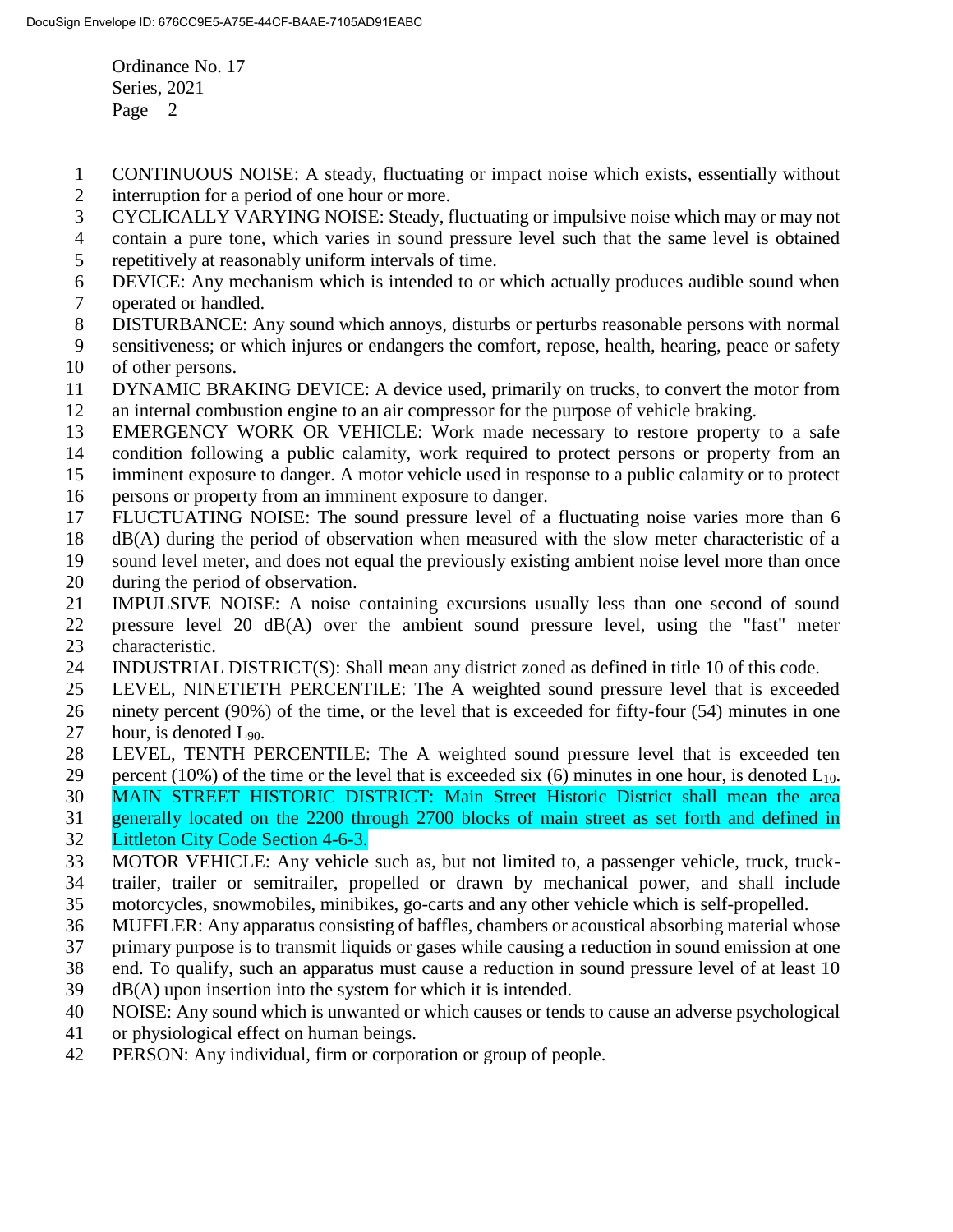- PLAINLY AUDIBLE: The information content of sound is unambiguously transferred to the
- auditor, such as, but not limited to, understanding of spoken speech, comprehension of raised or
- normal voices or comprehension of musical rhythms.
- PROPERTY BOUNDARY: An imaginary line exterior to any enclosed structure at the ground
- surface which separates the real property owned by one person from that owned by another person
- and its vertical extension.
- PUBLIC RIGHT OF WAY: Any street, avenue, boulevard, highway, alley or public space which is opened or controlled by a public governmental entity.
- RESIDENTIAL DISTRICT(S): Any district zoned as defined in title 10 of this code.
- SOUND AMPLIFYING EQUIPMENT: Any machine or device used for the amplification of a
- human voice, music or any other sound or by which the human voice, music or any other sound is amplified.
- SOUND LEVEL METER: An instrument or apparatus, including a microphone, an amplifier, an
- output meter, and weighting networks for the measurement of sound pressure. The output meter
- reads sound pressure level when properly calibrated, and the instrument is of type 2 or better, as
- specified in the American National Standards Institute publication S1.4-1971 or successor publications.
- SOUND PRESSURE LEVEL: Twenty (20) times the logarithm to the base ten (10) of the ratio of
- 19 the root mean square pressure of a sound to the reference pressure, which is  $20 \times 10^6$  newtons per meter squared.
- STATIONARY NOISE SOURCE: Any equipment or facility, fixed or movable, capable of emitting sound beyond the property boundary of the property on which it is used.
- STEADY NOISE: The sound pressure level of a steady noise remains essentially constant during
- the period of observation, i.e., it does not vary more than 6 dB(A) when measured with the "slow" meter characteristic of a sound level meter.
- UNNECESSARY NOISE: Any excessive or unusually loud sound or any sound which disturbs
- the peace and quiet of any neighborhood or which does annoy, disturb, injure or endanger the
- comfort, repose, health, hearing, peace, or safety of any person or causes damage to property or
- business.
- 
- 

**Section 2:** Section 7-3-6 of the Littleton City Code is hereby amended as follows:

## **7-3-6: MAXIMUM PERMISSIBLE CONTINUOUS SOUND PRESSURE LEVELS:**

 It shall be unlawful for any person to operate or permit to be operated any stationary, continuous source of noise in such a manner as to create a sound pressure level which exceeds the limits set forth in the following table more than ninety percent (90%) of any hour when measured at the property boundary or at any point within the property affected by the noise. When a noise source can be identified and its noise measured in more than one land use category, the limits of the most restrictive use shall apply at the boundaries between different land use categories.

- 
- SOUND PRESSURE LEVEL LIMIT
- $42 \text{ dB}(A)$
- 
-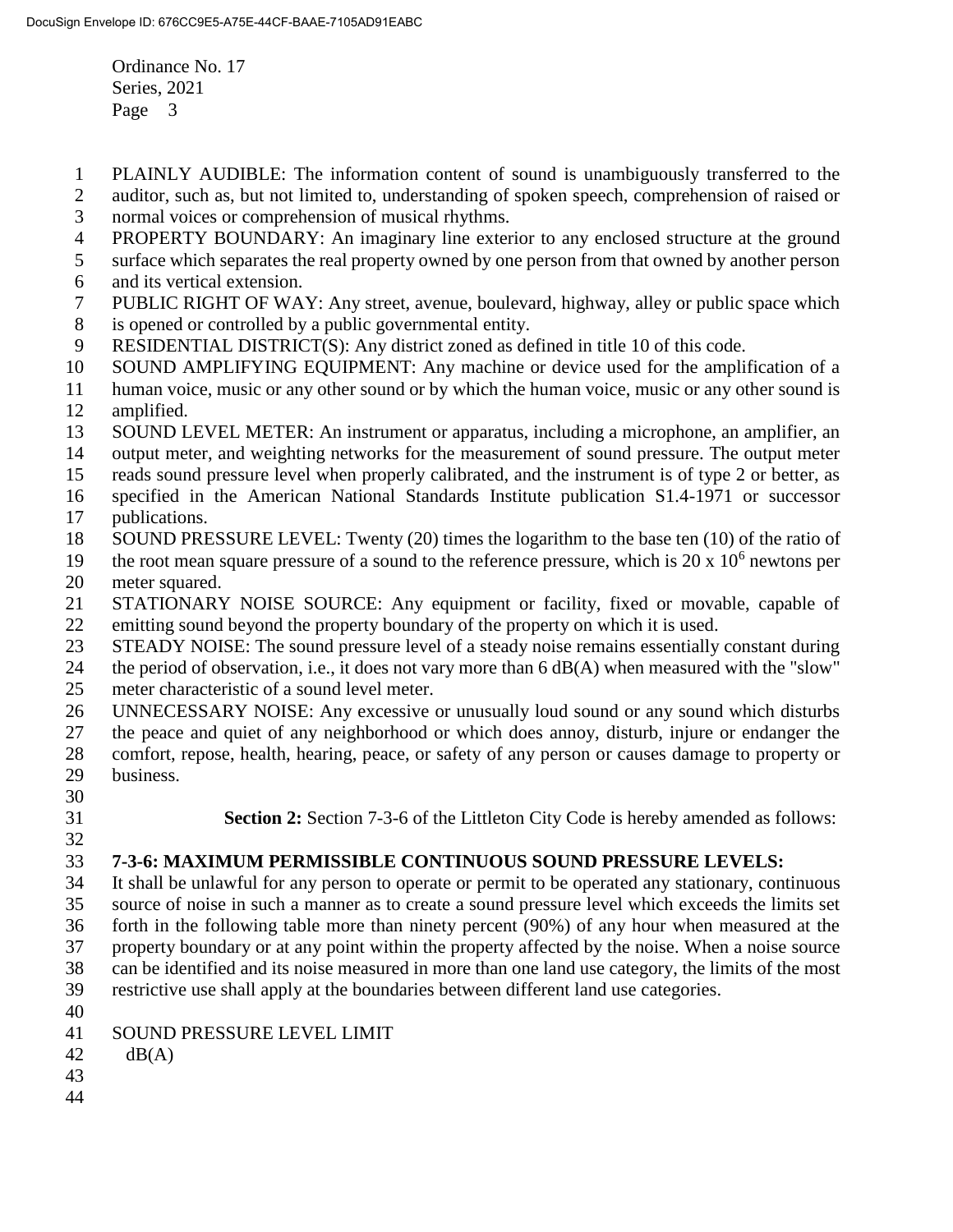| <b>Use District</b> | Day<br>7:00 A.M.-7:00 P.M. | <b>Night</b><br>7:00 P.M.-7:00 A.M. |
|---------------------|----------------------------|-------------------------------------|
| Residential         | 55                         | 50                                  |
| <b>Business</b>     | 60                         | 55                                  |
| Industrial          | 75                         | 75                                  |

1

| <b>USE DISTRICT</b>    | <b>MONDAY-</b><br><b>THURSDAY</b> |                                                                      | <b>FRIDAY-</b><br><b>SATURDAY</b> |          | <b>SUNDAY</b> |                           |
|------------------------|-----------------------------------|----------------------------------------------------------------------|-----------------------------------|----------|---------------|---------------------------|
| <b>BUSINESSES</b>      | $7:00$ A.M.                       | 7:00 P.M. $-12:00$ P.M. $ 10:00$ P.M. $ 12:00$ P.M. $ 6:00$ P.M. $-$ |                                   |          |               |                           |
| <b>WITHIN MAIN</b>     | - 7:00 P.M. 7:00 A.M.             |                                                                      | 10:00                             | $-12:00$ |               | $-6:00$ P.M. $12:00$ P.M. |
| <b>STREET HISTORIC</b> |                                   |                                                                      | P.M.                              | P.M.     |               |                           |
| <b>DISTRICT</b>        | <b>60</b>                         |                                                                      | 80                                | 55       |               | 55                        |
|                        |                                   |                                                                      |                                   |          |               |                           |

 $rac{2}{3}$ 

Noise levels for any PUD shall conform with this table and shall be determined by the predominant 4 land use as set forth in the PUD plan. 5

 **Section 3:** Severability. If any part, section, subsection, sentence, clause or phrase of this ordinance is for any reason held to be invalid, such invalidity shall not affect the validity of the remaining sections of this ordinance. The City Council hereby declares that it would have passed this ordinance, including each part, section, subsection, sentence, clause or phrase hereof, irrespective of the fact that one or more parts, sections, subsections, sentences, clauses or phrases may be declared invalid.

13 **Section 4:** Repealer. All ordinances or resolutions, or parts thereof, in conflict 14 with this ordinance are hereby repealed, provided that this repealer shall not repeal the repealer 15 clauses of such ordinance nor revive any ordinance thereby.

16 17

 $\overline{a}$ 

12

- 18 INTRODUCED AS A BILL at a regularly scheduled meeting of the City Council
- 19 of the City of Littleton on the  $7<sup>th</sup>$  day of September, 2021, passed on first reading by a vote of  $\overline{5}$
- 20 FOR and 1 AGAINST; and ordered published by posting at Littleton Center, Bemis Library, the
- 21 Municipal Courthouse and on the City of Littleton Website.
- PUBLIC HEARING on the Ordinance to take place on the  $5<sup>th1</sup>$  day of October,

<sup>1</sup> Public Hearing rescheduled to October 12, 2021